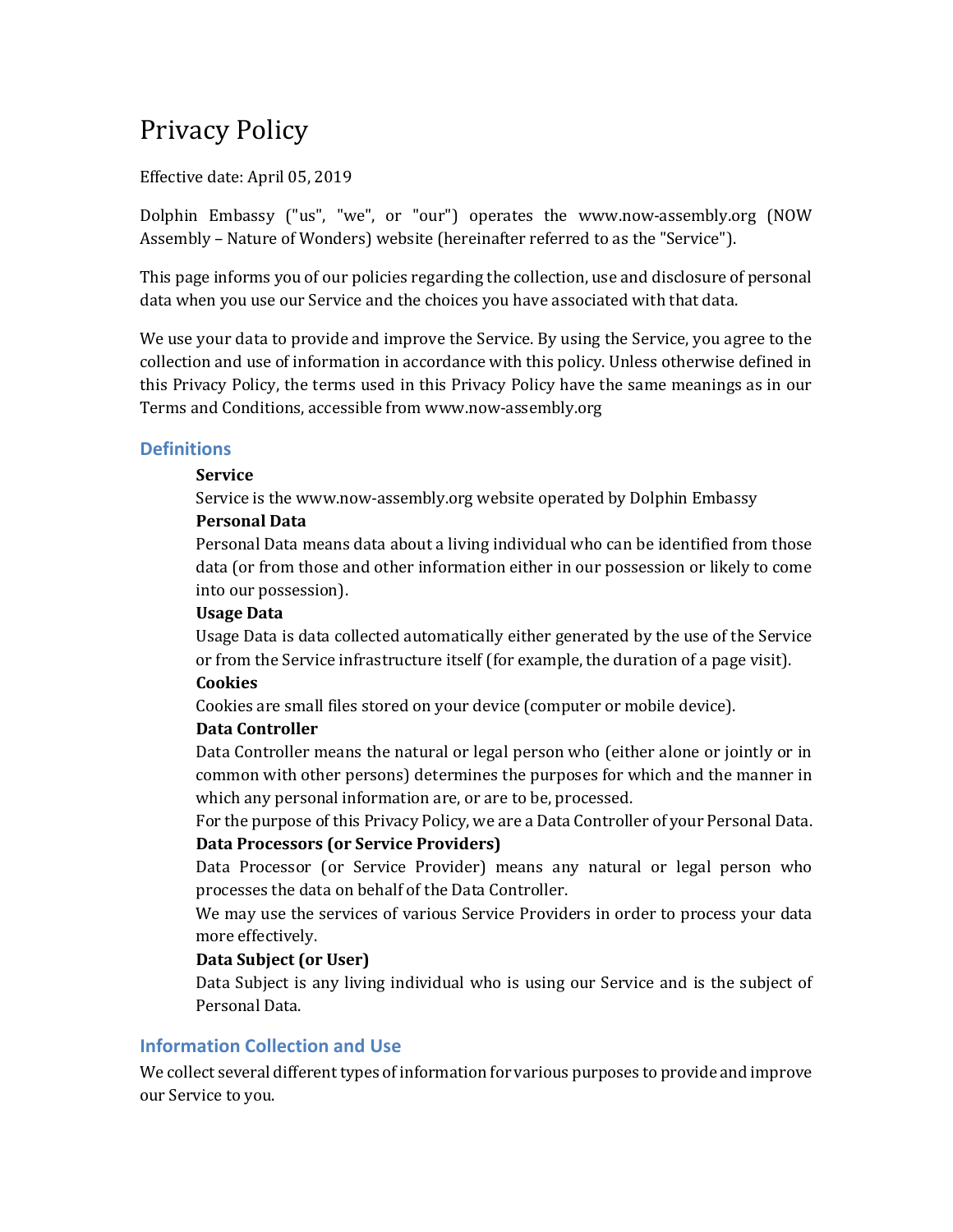#### **Types of Data Collected**

#### *Personal Data*

While using our Service, we may ask you to provide us with certain personally identifiable information that can be used to contact or identify you ("Personal Data"). Personally identifiable information may include, but is not limited to:

- Email address
- First name and last name
- Address, State, Province, ZIP/Postal code, City
- Cookies and Usage Data

We may use your Personal Data to contact you with newsletters, marketing or promotional materials and other information that may be of interest to you. You may opt out of receiving any, or all, of these communications from us by following the unsubscribe link or the instructions provided in any email we send.

#### *Usage Data*

We may also collect information on how the Service is accessed and used ("Usage Data"). This Usage Data may include information such as your computer's Internet Protocol address (e.g. IP address), browser type, browser version, the pages of our Service that you visit, the time and date of your visit, the time spent on those pages, unique device identifiers and other diagnostic data.

#### **Use of Data**

Dolphin Embassy uses the collected data for various purposes:

- To provide and maintain our Service
- To notify you about changes to our Service
- To allow you to participate in interactive features of our Service when you choose to do so
- To provide customer support
- To gather analysis or valuable information so that we can improve our Service
- To monitor the usage of our Service
- To detect, prevent and address technical issues
- To provide you with news, special offers and general information about other services and events which we offer that are similar to those that you have already purchased or enquired about unless you have opted not to receive such information

## **Legal Basis for Processing Personal Data under the General Data Protection Regulation (GDPR)**

If you are from the European Economic Area (EEA), Dolphin Embassy legal basis for collecting and using the personal information described in this Privacy Policy depends on the Personal Data we collect and the specific context in which we collect it.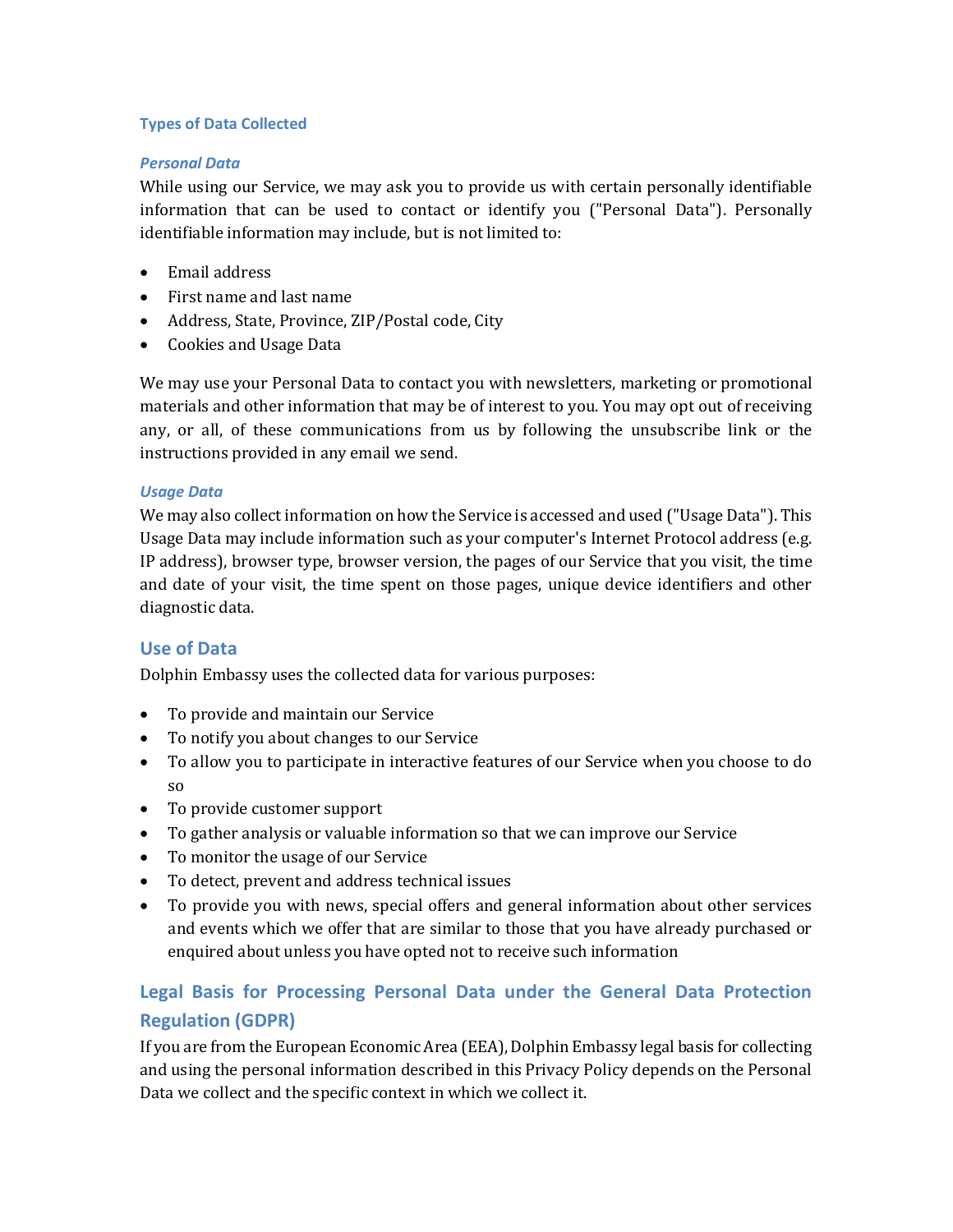Dolphin Embassy may process your Personal Data because:

- We need to perform a contract with you
- You have given us permission to do so
- The processing is in our legitimate interests and it is not overridden by your rights
- For payment processing purposes
- To comply with the law

### **Retention of Data**

Dolphin Embassy will retain your Personal Data only for as long as is necessary for the purposes set out in this Privacy Policy. We will retain and use your Personal Data to the extent necessary to comply with our legal obligations (for example, if we are required to retain your data to comply with applicable laws), resolve disputes and enforce our legal agreements and policies.

Dolphin Embassy will also retain Usage Data for internal analysis purposes. Usage Data is generally retained for a shorter period of time, except when this data is used to strengthen the security or to improve the functionality of our Service, or we are legally obligated to retain this data for longer periods.

## **Transfer of Data**

Your information, including Personal Data, may be transferred to - and maintained on computers located outside of your state, province, country or other governmental jurisdiction where the data protection laws may differ from those of your jurisdiction.

If you are located outside Spain and choose to provide information to us, please note that we transfer the data, including Personal Data, to Spain and process it there.

Your consent to this Privacy Policy followed by your submission of such information represents your agreement to that transfer.

Dolphin Embassy will take all the steps reasonably necessary to ensure that your data is treated securely and in accordance with this Privacy Policy and no transfer of your Personal Data will take place to an organisation or a country unless there are adequate controls in place including the security of your data and other personal information.

## **Disclosure of Data**

#### **Disclosure for Law Enforcement**

Under certain circumstances, Dolphin Embassy may be required to disclose your Personal Data if required to do so by law or in response to valid requests by public authorities (e.g. a court or a government agency).

#### **Legal Requirements**

Dolphin Embassy may disclose your Personal Data in the good faith belief that such action is necessary to: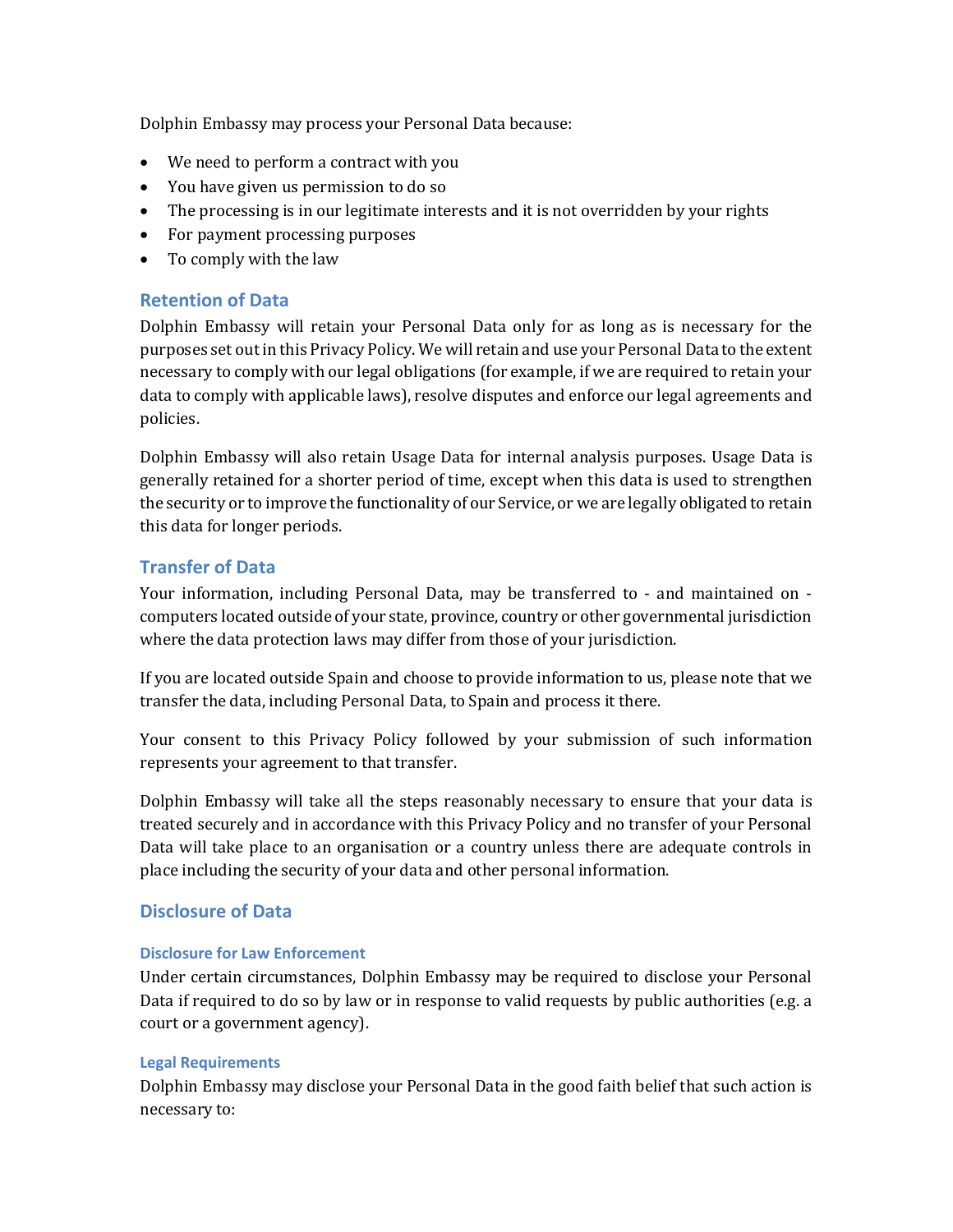- To comply with a legal obligation
- To protect and defend the rights or property of Dolphin Embassy
- To prevent or investigate possible wrongdoing in connection with the Service
- To protect the personal safety of users of the Service or the public
- To protect against legal liability

#### **Security of Data**

The security of your data is important to us but remember that no method of transmission over the Internet or method of electronic storage is 100% secure. While we strive to use commercially acceptable means to protect your Personal Data, we cannot guarantee its absolute security.

# **Our Policy on "Do Not Track" Signals under the California Online Protection Act (CalOPPA)**

We do not support Do Not Track ("DNT"). Do Not Track is a preference you can set in your web browser to inform websites that you do not want to be tracked.

You can enable or disable Do Not Track by visiting the Preferences or Settings page of your web browser.

# **Your Data Protection Rights under the General Data Protection Regulation (GDPR)**

If you are a resident of the European Economic Area (EEA), you have certain data protection rights. Dolphin Embassy aims to take reasonable steps to allow you to correct, amend, delete or limit the use of your Personal Data.

If you wish to be informed about what Personal Data we hold about you and if you want it to be removed from our systems, please contact us.

In certain circumstances, you have the following data protection rights:

**The right to access, update or delete the information we have on you.** Whenever made possible, you can access, update or request deletion of your Personal Data directly within your account settings section. If you are unable to perform these actions yourself, please contact us to assist you.

**The right of rectification.** You have the right to have your information rectified if that information is inaccurate or incomplete.

**The right to object.** You have the right to object to our processing of your Personal Data.

**The right of restriction.** You have the right to request that we restrict the processing of your personal information.

**The right to data portability.** You have the right to be provided with a copy of the information we have on you in a structured, machine-readable and commonly used format.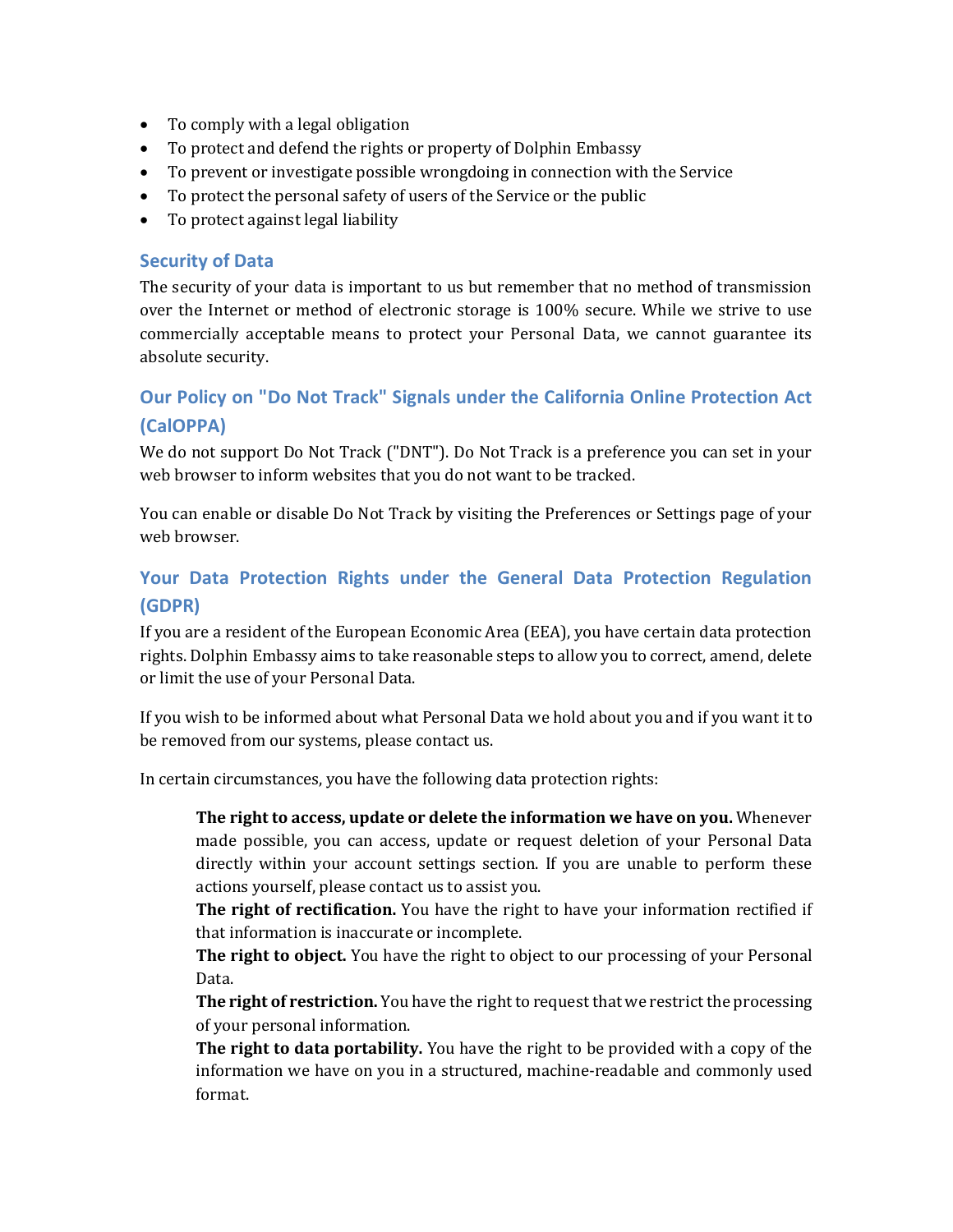**The right to withdraw consent.** You also have the right to withdraw your consent at any time where Dolphin Embassy relied on your consent to process your personal information.

Please note that we may ask you to verify your identity before responding to such requests.

You have the right to complain to a Data Protection Authority about our collection and use of your Personal Data. For more information, please contact your local data protection authority in the European Economic Area (EEA).

#### **Service Providers**

We may employ third party companies and individuals to facilitate our Service ("Service") Providers"), provide the Service on our behalf, perform Service-related services or assist us in analysing how our Service is used.

These third parties have access to your Personal Data only to perform these tasks on our behalf and are obligated not to disclose or use it for any other purpose.

#### **Behavioral Remarketing**

Dolphin Embassy uses remarketing services to advertise on third party websites to you after you visited our Service. We and our third-party vendors use cookies to inform, optimise and serve ads based on your past visits to our Service.

#### **Facebook**

Facebook remarketing service is provided by Facebook Inc.

You can learn more about interest-based advertising from Facebook by visiting this page: https://www.facebook.com/help/164968693837950

To opt-out from Facebook's interest-based ads, follow these instructions from Facebook: https://www.facebook.com/help/568137493302217

Facebook adheres to the Self-Regulatory Principles for Online Behavioural Advertising established by the Digital Advertising Alliance. You can also opt-out from Facebook and other participating companies through the Digital Advertising Alliance in the USA http://www.aboutads.info/choices/, the Digital Advertising Alliance of Canada in Canada http://youradchoices.ca/ or the European Interactive Digital Advertising Alliance in Europe http://www.youronlinechoices.eu/, or opt-out using your mobile device settings.

For more information on the privacy practices of Facebook, please visit Facebook's Data Policy: https://www.facebook.com/privacy/explanation

#### **Payments**

We may provide paid products and/or services within the Service. In that case, we use thirdparty services for payment processing (e.g. payment processors).

We will not store or collect your payment card details. That information is provided directly to our third-party payment processors whose use of your personal information is governed by their Privacy Policy. These payment processors adhere to the standards set by PCI-DSS as